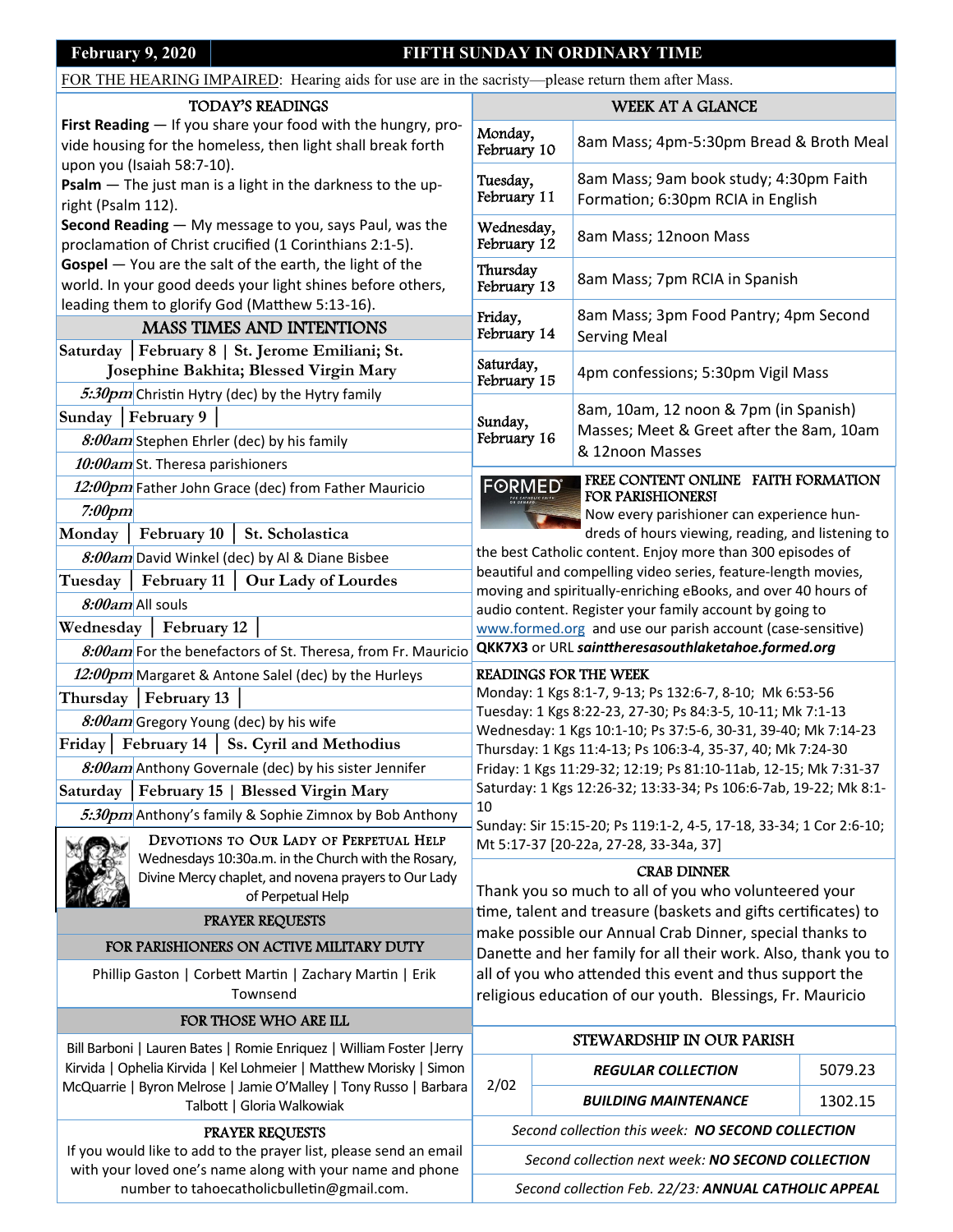

#### BAPTISMAL PREPARATION CLASSES

 *hƩp://www.tahoecatholic.com/bapƟsms* Call or visit the Religious Education Office 530.544.4788 Find the **2019 SCHEDULE**:

#### **RESPECT** PREGNANT? NEED HELP?

 pregnancy. We have a special concern for you and We offer practical help to any women with a crisis your unborn child. For any help with a troubled pregnancy, 544‐ 3533.



#### KNIGHTS' CORNER

 *take our Faith seriously but…..Come join us for some Men of the Parish are you looking for something more in your life? We do men's Catholic Fellowship! We fun and always a good Ɵme!* 

PANCAKE BREAKFAST - Mar. 1st after the 8am and 10am Masses. It always taste's right when cooked by a Knight. Your help and support is always appreciated.

**Become a beƩer version of yourself. Become a knight!** Call Frank Dixon 530 318 1574

#### CENTERING PRAYER WORKSHOP AT ST. FRANCIS OF ASSISI

We would like to invite you to an introduction to Centering Prayer workshop on Saturday February 29th from 11:00 to 2:15 at St. Francis Of Assisi at the Corner of State Route 431 & Kelly Drive, Incline Village, NV, 89450.

The Centering Prayer workshop will teach a method of silent prayer that is rooted in the Christian contemplative heritage. It is a gentle, silent method of consenting to God's presence and healing action within us. By taking time to "rest in God" each day. We open our awareness to the gift of God's presence. Come and learn more about this prayer method. There will be two follow-up sessions of 2 hours each from 4:00 to 6:00 pm on Mondays thereafter (March 2nd & 16th.)

The workshop is free. Donations will be greatly appreciated. Coffee and tea will be provided. You could bring a snack to share. The book *Open Mind Open Heart by Father KeaƟng for \$23 will be available along with his other books for purchase. Bring Cash or check for the purchases. The program will be given by cerƟfied presenters of ContemplaƟve Outreach: Deacon Dennis Schreiner, PaƩy Schreiner, and Therese Coen.* Contact person for registration: Ann Demolski 775 831 2537 or Marianne Mika 742‐4713: For more

Information visit contemplative outreach spiritual network: www. contemplativeoutreach.org or

#### **www.contemplaƟveoutreachnnv.org**

#### GIVING AND RECEIVING CONSOLATION*Henri Nouwen Society*

Consolation is a beautiful word. It means "to be" (con-) "with the lonely one" (solus). To offer consolation is one of the most important ways to care. Life is so full of pain, sadness, and loneliness that we often wonder what we can do to alleviate the immense suffering we see. We can and must offer consolation. We can and must console the mother who lost her child, the young person with AIDS, the family whose house burned down, the soldier who was wounded, the teenager who contemplates suicide, the old man who wonders why he should stay alive. To console does not mean to take away the pain but rather to be there and say, "You are not alone, I am with you. Together we can carry the burden. Don't be afraid. I am here." That is consolation. We all need to give it as well as to receive it.

#### SALT FLATS

"What if salt goes flat?...Then it is good for nothing but to be thrown out and trampled underfoot." —Matthew 5:13

If you had a container of Morton's salt which had lost its flavor, what would you do? You'd probably throw it in the garbage. I doubt if you would throw it on the ground and trample it underfoot. However, that is what Jesus said would be done to salt that has lost its flavor. Grinding salt into the ground was sometimes done in ancient warfare. This would ruin the ground. The defeated nation would not only starve for years; it would be degraded, for in an agricultural society destroying the fertility of the ground would be the ultimate insult. This helps us understand how serious it is for Christians to lose their flavor. If we don't live the Beatitudes (see Mt 5:3-12), let our light shine (Mt 5:14ff), and be holy as Jesus is holy (Mt 5:20; 1 Pt 1:15ff), we do not just lose our flavor and risk getting thrown out. We may even ruin the spiritual fertility of families, churches, and people around us. After the Lord created us, He commanded us to be fertile and multiply (Gn 1:28). We are called to be good ground which bears fruit a hundredfold (Mt 13:23). How tragic if we, who are to be fertile, good ground, were used to make good ground infertile!

We must repent and ask the Lord to restore our flavor. It is impossible for us to do this, but He can do the impossible, if we only repent.

*Prayer: Father, salt me with fire (Mk 9:49). Promise: "Then your light shall break forth like the dawn, and your wound shall quickly be healed." —Is 58:8*  **Praise:** Praise You, Jesus, "the Resurrection and the *Life" (Jn 11:25). In You we have eternal life. Alleluia! hƩps://www.presentaƟonministries.com/obob/obob.asp? d=2/5/2017* 

#### PROMOTING LIFE Abortion Survivors

Child psychiatrist Philip Ney relates, "A woman reported telling her nine year old son about her abortion, which had taken place years before he was born. He said, 'I knew, Mom, that there was something wrong. I always have nightmares about knives and my mother killing me. I have an imaginary brother who wants to kill me. If you had not aborted the other, would you have aborted me?"" (Abortion Survivors, p.36).

This is a story repeated more times than most people realize, and representing a societal and pastoral problem whose proportions are greater today than at any previous time in history: the phenomenon of tens of millions of abortion survivors.

It is clear that abortion's primary victim is the child who is killed. It has also become increasingly clear that to kill the child is to harm the mother and father as well. What is not always so well known, however, is that abortion makes its impact felt on those who have had a sibling aborted, and that this impact is felt in surprising and astonishing ways, which also have wider implications for the whole of society.

*hƩps://www.priestsforlife.org/liturgy/liturgicalresource‐ cycles.aspx?id=163*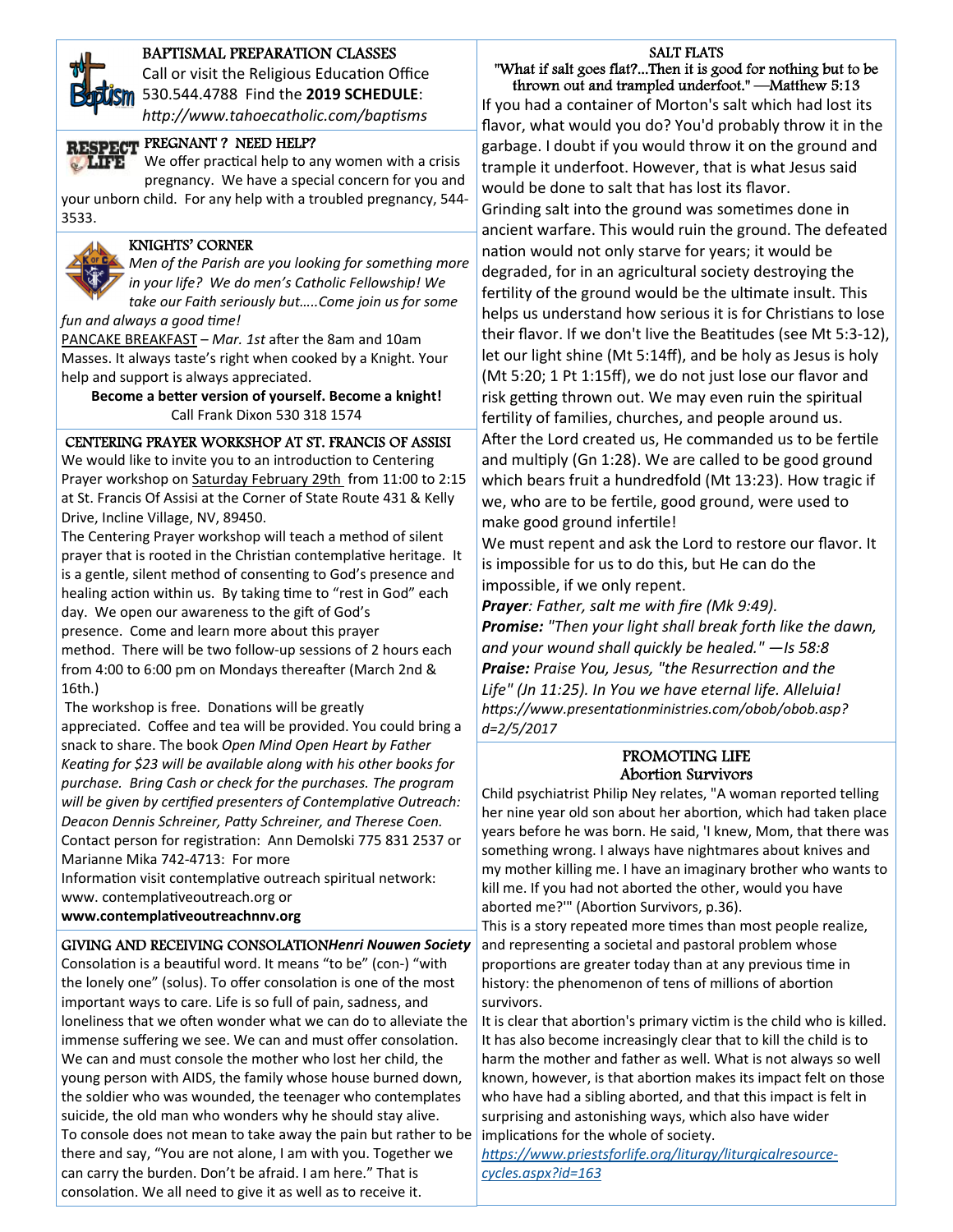### REFLECTIONS

#### THE POPE'S PRAYER INTENTIONS FOR 2020

https://www.popesprayer.va/wp-content/uploads/2019/02/THE-HOLY-FATHERS-PRAYER-INTENTIONS-2020-ENG2.pdf FEBRUARY | Universal prayer intention - Listen to the Migrants' Cries

*We pray that the cries of our migrant brothers and sisters, victims of criminal trafficking, may be heard and considered.* 

# WHAT'S THE SMOKE FOR? Dear Johan,

#### A new season of Lent is approaching. And Easter will be here before we know it. I want to do it well this time around. What should I know?

Gentle Reader,

Yours is an important, though rather broad, question. I will see what I can do in the allotted space.

The paschal cycle (Lent and Eastertide) is the heart of the liturgical year. Together with the incarnation cycle (Advent and Christmastide) it celebrates the two great mysteries of our faith: the incarnation or the mystery of God becoming human and the paschal mystery of the life, death, and resurrection of Jesus.

The paschal cycle comprises a time of preparation (Lent) and a time of celebration (Eastertide). The hinge between these two is the Sacred Triduum.

The word *lent* comes from the Old English *lencten*, meaning springtime. In Germanic languages, a derivation of this word is still used to refer to springtime. Its use for the preparation time leading up to Easter is somewhat peculiar. Other languages use much clearer nomenclature such as "The Forty Days" and "The Time of Fasting." These seem to offer a more apt description of this liturgical season.

Lent is characterized by two major theological movements and three Lenten disciplines. The first and foremost movement is toward baptism. The catechumens, known as the elect after the Rite of Elections celebrated on the First Sunday of Lent, are preparing for the sacraments of initiation. Their movement is toward the baptismal waters. The baptized participate in the second movement, which is toward reconciliation, as we prepare ourselves to celebrate the Easter mysteries worthily. The three great Lenten disciplines of prayer, fasting, and almsgiving assist us in our journey toward baptism or reconciliation. Lent culminates in the Sacred Triduum, the sacred three days of Holy Thursday, Good Friday, Holy Saturday, and Easter Sunday. You will note that there actually are four days and not three. In order to reconcile the four days and the three you simply have to know that we calculate in liturgical time, that is, from sunset to sunset. Thus the Sacred Triduum begins with sunset on Holy Thursday and runs through sunset on Easter Sunday. On Holy Thursday we remember how Jesus commanded us to celebrate the Eucharist and to wash one another's feet. In other words, he told us to pray and to serve. On Good Friday we remember Jesus' death and venerate the cross. On Holy Saturday we wait in silence for the arrival of dusk when we engage in the most important liturgy of the entire year: the great Easter Vigil, when we celebrate the mystery of Christ's life, death, and resurrection and our incorporation into that mystery by virtue of our baptism.

The fifty days of Eastertide are a time of unending joy and continued celebration. This poses a bit of a challenge as we love to prepare for a feast, but we really don't know how to celebrate, let alone for fifty long days. That's why Lent is such a great success, and Easter at a great loss. So maybe, if you really want the paschal cycle to be the best ever, you might want to concentrate on celebrating Easter for fifty days rather than one day or maybe two.

Two feasts punctuate Eastertide: Ascension and Pentecost. On Ascension Thursday, which is traditionally celebrated forty days after Easter, we remember the ascent of Christ into heaven. It is also the day when we celebrate that Christ promised the Holy Spirit to all his followers. The novena or nine days of prayer for the gifts of the Holy Spirit begins the next day. In the United States this feast is transferred to the Sunday after Ascension Thursday. Though this move makes it easier for everyone to observe the holy day, it does upset the liturgical order of things.

On Pentecost, which comes from the Greek for fiftieth day and is indeed celebrated fifty days after Easter, we celebrate the outpouring of the Holy Spirit on the apostles. From this day on, the apostles and their missionary successors have spread the message of Jesus to the world. Therefore, this feast also celebrates the birth of the church and its vital and diverse nature. And here you have it in a nutshell: the paschal cycle described in 670 words. I hope you will find some of these words helpful

as you prepare for a fruitful celebration of the paschal mystery.

 $O$  2015 Order of Saint Benedict, Collegeville, Minnesota. Excerpted from What's the Smoke For? And Other Burning Questions about the Liturgy by *Johan van Parys © 2014 Order of Saint Benedict, published by Liturgical Press, www.litpress.org. Used by permission.* 

#### CATHOLIC HUMOR

**A PRIEST**, known for his lengthy homilies, noƟced a man get up and leave during the middle of his message. The man came back just before the end of Mass. Afterward the priest asked the man where he has gone.

"I went to get a haircut," was the reply.

"But," said the priest, "why didn't you do that before the service?"

"Because," the man said, *"I didn't need one then."*

- **A CATECHIST** asked her class why Joseph and Mary took Jesus with them to Jerusalem. A small child replied, *"They couldn't get a baby‐siƩer?"*
- **A PRIEST** was invited for dinner… while having dinner, the youngest child in the family asked the priest, *"So, Pastor, you work Sundays and the other six days, you just hang out?"*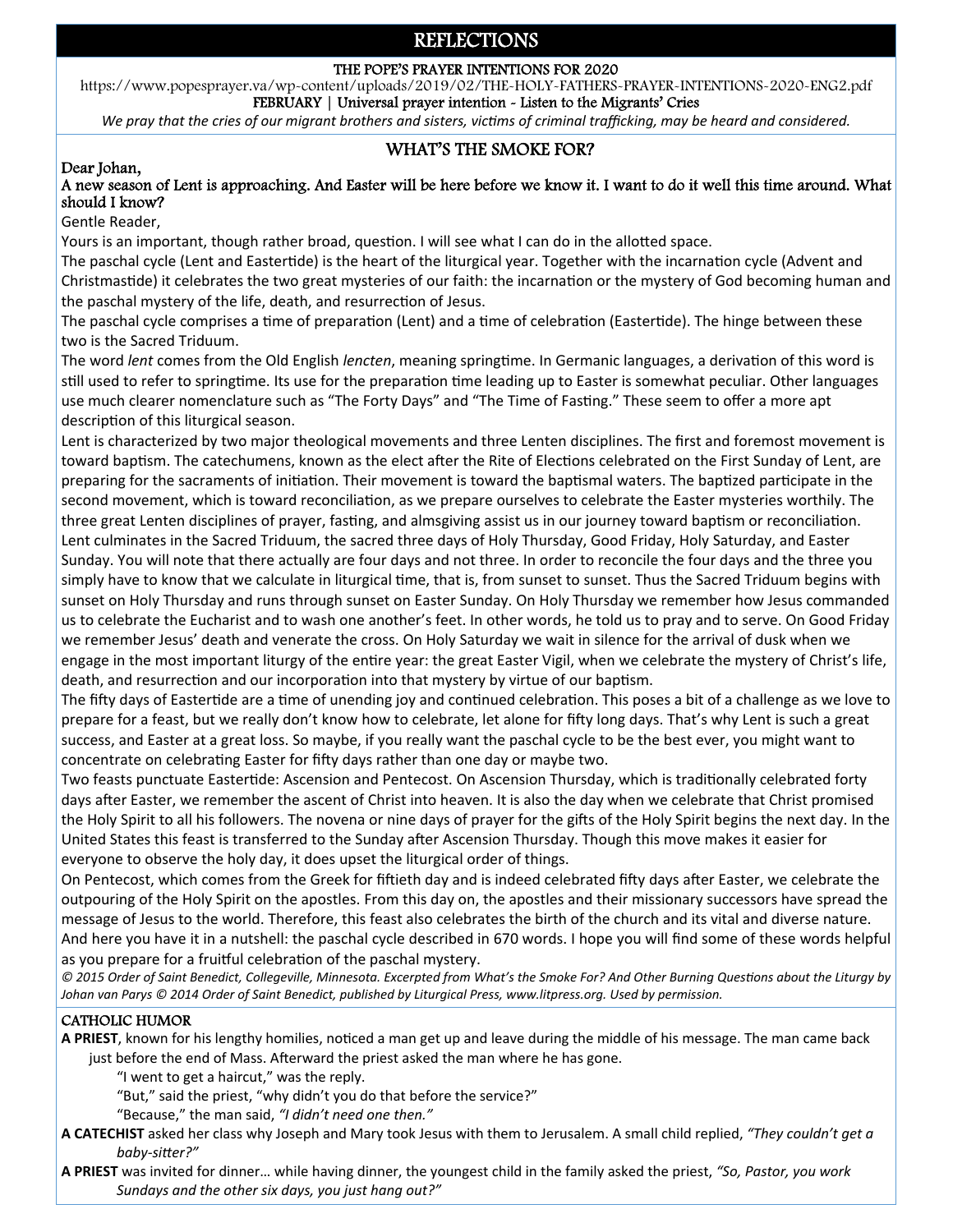## CALENDAR OF EVENTS

#### BOOK STUDY | Tuesdays at 9am

Catching Fire, Becoming Flame: A Guide for Spiritual Transformation by Fr. Albert Haase, OFM

STATIONS OF THE CROSS FRIDAYS during Lent at 6PM followed by soup dinner at Social Hall

A Day of Reflection with guest speaker

Tim Staples Director of Apologetics at Catholic Answers | Saturday April 18, 2020

#### COMMUNAL ANOINTING OF THE SICK | Saturday, February 15 at 10am in the church

The Anointing of the Sick could be administered to anyone that begins to be in danger of death from sickness or old age and also just prior to a serious operation. These, however, are not the limits of the sacrament. It can be repeatedly given to someone if his/her condition becomes worse as well as for the elderly whose frailty becomes worse.

# World Marriage Day 2020

#### Saturday, February 15, 2020 | 11:00am Mass with Bishop Jaime Soto

*Where*: Cathedral of the Blessed Sacrament | 1017 11th Street, Sacramento, CA 95814

Join us as we honor marriage and salute the beauty of faithfulness, sacrifice and joy in married life. During this Mass, there will be a special blessing for sacramentally married couples and an opportunity for them to renew their marital commitment. An informal reception will follow for couples and their families. Special certificates will be distributed at the reception

honoring couples celebrating milestone anniversaries (10, 25, 30, 35, 40, 45, 50, 50+).

If you plan to attend, please register at: **www.scd.org/wmd** 

If you have questions, call the Office of Family and Faith Formation at (916) 733-0133

#### ANNUAL CATHOLIC APPEAL **|** February 22/23, 2020

*Be there for others through the Annual Catholic Appeal* 

On the weekend of February 22, we will once again have the opportunity to walk with others as Jesus asks us to do. Together as Catholics, the Appeal is a way we can all help in a powerful way. Many of our sisters and brothers in the North State have endured catastrophic natural disasters. Others still struggle on the margins of communities. Let us remember them and that each of our gifts, no matter the amount, really do make a difference in someone's life. Please prayerfully consider what you can give this year.

#### Frequently Asked Questions About the ACA

#### *How is the Case funded?*

Funds from the Appeal are used to help Catholic charitable programs that assist people in need and are not used for concerns such as buildings or general funds at the Diocese.

75 percent will benefit those in need through funding of social service programs (50% of net proceeds is granted to agency programs throughout the diocese that are too large for a single parish to handle; 25% of gross proceeds is returned to parishes for their own ministry to people in need).

The remaining 25 percent of net proceeds helps finance the formation of seminarians who will serve as priests in our diocese, and helps provide need-based Catholic School tuition assistance to qualified families in our most economicallychallenged communities.

#### *What is the 25% Parish Share?*

The parish share is 25% of what is collected from parishioners in the parish. The funds are returned to the respective parish by the Diocesan Finance Office on a quarterly basis. The amount is determined by actual contributions and payments received to date.

#### ASH WEDNESDAY | February 26, 2020 | We need old palms that you might have kept from previous Palm Sundays. Please put them in the basket found in the vestibule.

**Ashes** 

The ashes are made from the blessed palms used in the Palm Sunday celebration of the previous year. The ashes are christened with Holy Water and are scented by exposure to incense. While the ashes symbolize penance and contrition, they are also a reminder that God is gracious and merciful to those who call on Him with repentant hearts. His Divine mercy is of utmost importance during the season of Lent, and the Church calls on us to seek that mercy during the entire Lenten season with reflection, prayer and penance. https://www.catholic.org/lent/ashwed.php

#### SIGN UP TODAY!

*2020 LENTEN DAILY REFLECTIONS FROM BISHOP BARRON And/or Spend your time with Christ in the Gospel this Lent Denotially <i>Lent Dynamic Catholic for Best Lent Ever alongside Bishop Barron and the Word on Fire community. Sign up for Best Lent Ever, a FREE, video‐ The link is www.lentreflections.com based email program featuring internationally based email program featuring internationally Are you ready for your best Lent ever? acclaimed speaker and New York Times bestselling The link is dynamiccatholic.com/bestlentever author MaƩhew Kelly.*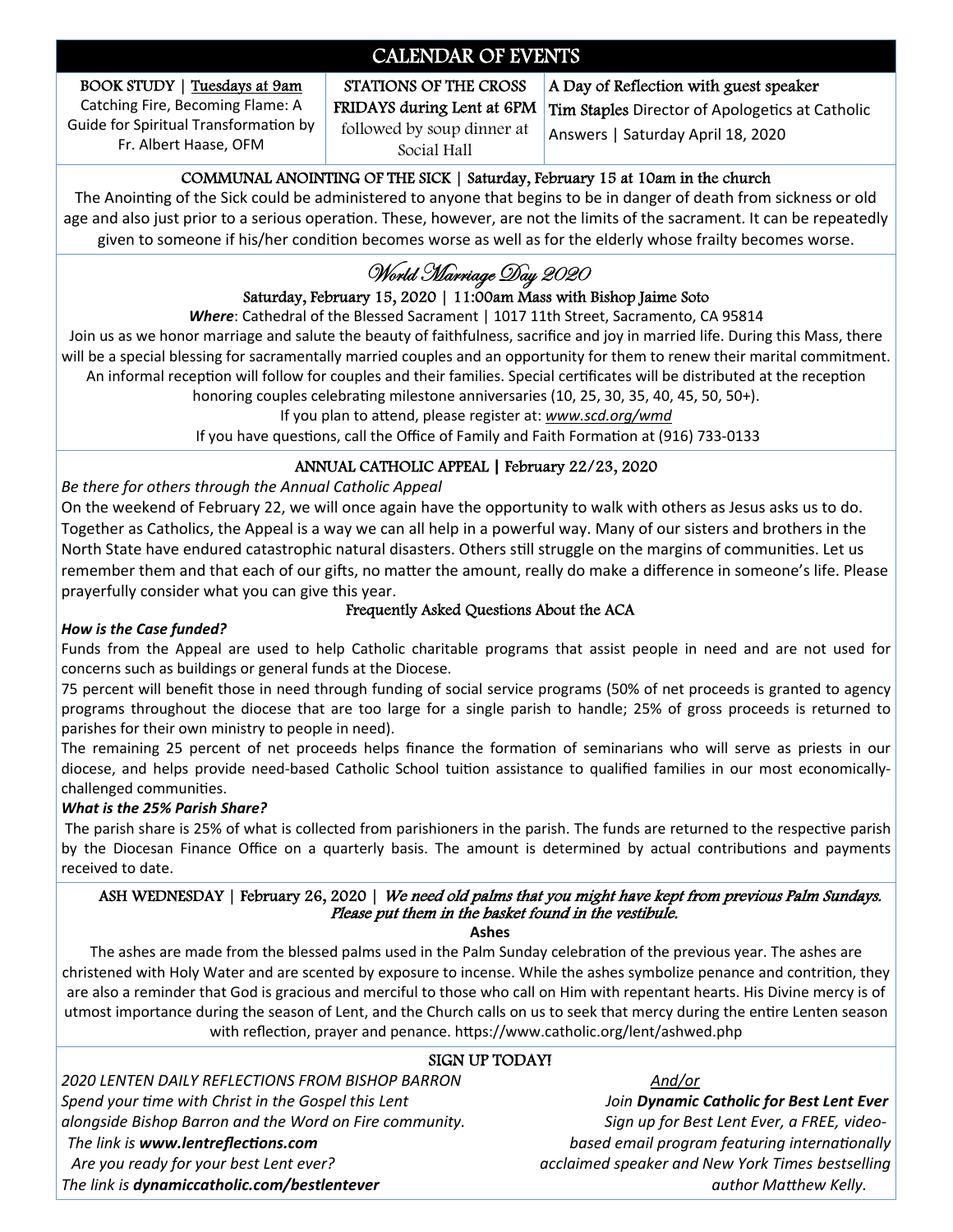

# Bella Italia Pilgrimage

There is a certain mystique to Italy that entices people from all over the world to visit its ancient cities, experience and delight in its beauty and immerse themselves in what is known as the cradle of Christianity.

### **This October 4th-16th, 2020, join us and explore Italy's most treasured cities on a 13 day, custom designed pilgrimage with Fr. Mauricio.**

Your enchanting journey will include many historic sites relating to the establishment and expansion of modern Christianity. You will visit many religious locations and explore the birth and burial sites of many of our saints and martyrs. You will acquire knowledge in and gain an understanding of those who were instrumental in the creation and continued development of the Catholic Church.

You will begin your travels with your fellow pilgrims by discovering the historical wonders of Rome which will include the Colosseum, Roman Forum, Pantheon, and the catacombs to name a few. You will also be visiting the principal locations of our Catholic faith including the four Major Basilicas; St. Peter's, St. John Lateran, St. Mary Major and St. Paul Outside the Wall, the Vatican, Sistine Chapel and have an audience with the Pope. Once out of Rome, you will experience the quiet magic of Capri. Witness the seductive allure of the Amalfi Coast. Walk the ruins of Pompeii. Take in the astonishing beautiful and sweeping water views of Sorrento. Visit the serene seaside villages of Cinque Terre. Experience the pastoral beauty of Siena. Marvel at the enchanting Renaissance art and architecture of Florence. Savor the food, wine and visual splendor of Tuscany. Visit Lake Albano, the summer home of the Pope. These are just a few of the locations you will be visiting. Along the way, our dedicated and personal tour guides will educate and entertain you with interesting and historical facts about the regions you have been and will be traveling in.

The price to be a part of this all inclusive, one of a kind, once in a lifetime experience which includes round-trip airfare, 4 and 5 star hotel accommodations, meals at fine restaurants, transportation, private tour guides and more is \$4699.

#### **Deadline to register is February 23, 2020**

To reserve your spot and place your non-refundable deposit of \$500, please select one of the following:

Visit the ProCatholic Tours website (select the pilgrimage with Fr. Mauricio on October 4, 2020) www.procatholictours.com/custom-trips/

or

Call Jennifer Wadsworth @ (508) 505-6078 or Bridget Spencer @ (916) 595-2570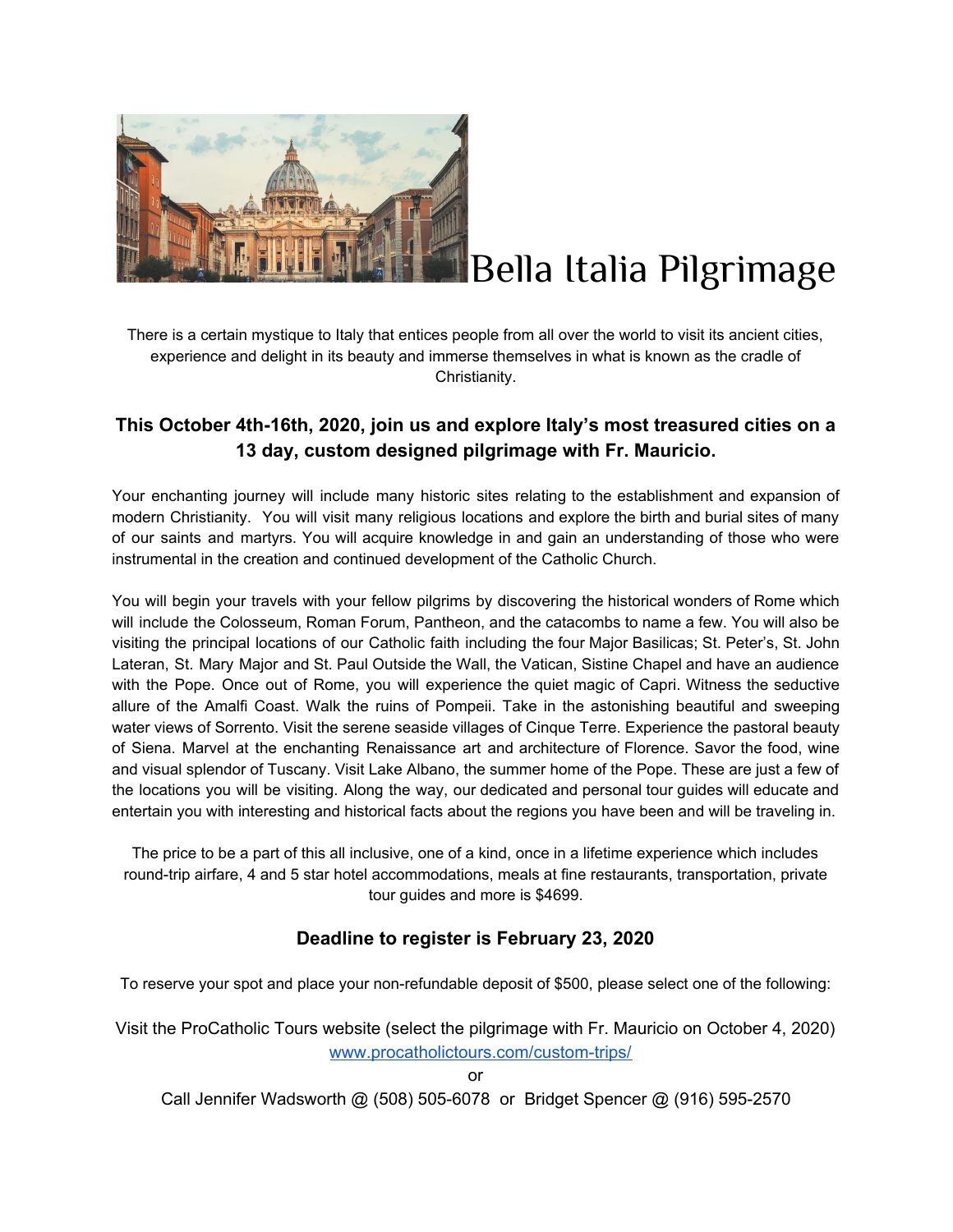#### **9 DE FEBRERO DE 2020 | QUINTO DOMINGO DEL TIEMPO ORDINARIO**

PARA PROBLEMAS DE ESCUCHA: hay audífonos disponibles en la sacristía. Favor de devolverlos después de Misa.

¡Bienvenidos a todos! Nos reunimos con Jesús. Cristo es quién nos invita al banquete celestial. Qué esta liturgia les traiga paz. Si están visitando nuestra iglesia por la primera vez, ójala que se sienten como en familia, una parte de la familia mundial del Señor. Les damos la bienvenida cordialmente y celebramos y contemplamos el misterio de la Eucaristía y rezamos que su viaje a su casa será seguro y que regresen pronto.

#### LECTURAS DE HOY

**Primera lectura** — Cuando compartes tu pan con el hambriento, y sacies la necesidad del humillado,

entonces brillará tu luz en las tinieblas (Isaías 58:7-10).

**Salmo** — El justo brilla como luz en las tinieblas (Salmo 112 [111]).

**Segunda lectura** — He anunciado a ustedes el misterio de Cristo crucificado, a fin de que la fe de ustedes

dependa del poder de Dios (1 Corintios 2:1-5).

**Evangelio** — Que su luz brille ante los hombres, para que viendo sus buenas obras, den gloria a su Padre, que está en los cielos (Mateo 5:13‐16).

#### INTENCIONES PARA LAS MISAS

**8 de febrero |sábado| San Jerónimo Emiliano; Santa Josefina Bakhita; Bienaventurada María Virgen** 

**5:30 pm** Christin Hytry (dec) by the Hytry family

|  |                        | $5.50$ $\mu$ <sub>11</sub> CHISUITITYLIY (UCC) by the Hytry R |
|--|------------------------|---------------------------------------------------------------|
|  | 9 de febrero   domingo |                                                               |
|  |                        | 8:00 am Stephen Ehrler (dec) by his family                    |
|  |                        | 10:00 am St. Theresa parishioners                             |

**12:00pm** Father John Grace (dec) from Father Mauricio **7:00pm**

**10 de febrero |lunes| Santa Escolástica** 

**8:00 am** David Winkel (dec) by Al & Diane Bisbee

**11 de febrero |martes| Nuestra Señora de Lourdes 8:00 am** All souls

**12 de febrero |miércoles |** 

**8:00 am** For the benefactors of St. Theresa, from Fr. Mauricio

12:00pm Margaret & Antone Salel (dec) by the Hurleys

**13 de febrero |jueves|** 

**8:00 am** Gregory Young (dec) by his wife

**14 de febrero |viernes| San Cirilo y san Metodio**  8:00 am Anthony Governale (dec) by his sister Jennifer

**15 de febrero |sábado| Bienaventurada María Virgen 5:30 pm** Anthony's family & Sophie Zimnox by Bob Anthony

DEVOCIÓN A NUESTRA SEÑORA DEL PERPETUO

#### SOCORRO Cada miercoles a las horas de 10:30 am con la

"coronilla de la Divina Misericordia". Rosario y oraciones especiales al Perpetuo Socorro.

# ¡GRACIAS POR SU GENEROSIDAD!

|                                                    | Colecta Regular      | 5079.23 |  |  |
|----------------------------------------------------|----------------------|---------|--|--|
| 2/02                                               | <b>MANTENIMIENTO</b> | 1302.15 |  |  |
| Segunda colecta-8/9 de febrero: NO HAY COLECTA     |                      |         |  |  |
| Segunda colecta - 15/16 de febrero: NO HAY COLECTA |                      |         |  |  |
| Segunda colecta-15/16 de febrero: NO HAY COLECTA   |                      |         |  |  |

### MIÉRCOLES DE CENIZA | 26 de febrero

Misas:

8am, 12 mediodía, 6pm y 7:30pm (en Español)

#### VÍA CRUCIS

Los viernes de cuaresma el Vía Crucis a las **7pm.** Pueden llegar temprano para ser parte de la cena de Sopa que se estará ofreciendo después del Vía Crucis en inglés y antes del Vía Crucis en español

#### UNCIÓN DE LOS ENFERMOS EN COMUNIDAD Sábado 15 de febrero a las 10am en la iglesia

La Unción de los Enfermos puede ser administrada a cualquier persona que empieza a estar en peligro de muerte por enfermedad o vejez y también justo antes de una operación seria. Sin embargo, estos no son los límites del sacramento. Puede ser administrada repetidamente a alguien si su condición empeora, así como para los ancianos cuya fragilidad se vuelve peor.

#### LLAMADO CATOLICO ANNUAL | 22 & 23 DE FEBRERO

*Esté allí para otros a través del Llamado Católico Anual*  El fin de semana del 22 de febrero, una vez más tendremos la oportunidad de caminar con otros como Jesús nos pide que hagamos. Unidos como católicos, el Llamado Católico Anual es una forma en que todos podemos ayudar de una manera poderosa. Muchos de nuestros hermanos y hermanas en el norte del estado han sufrido desastres naturales catastróficos. Otros todavía luchan al margen de las comunidades. Recordemos que cada uno de nuestros regalos, sin importar la cantidad, realmente hacen una gran diferencia en la vida de alguien. Por favor, considere en oración lo que pueda donar este año.

#### PETICIONES POR ESTAS PERSONAS

#### POR LOS FELIGRESES—ACTIVOS CON EL SERVICIO MILITAR

Phillip Gaston | Corbett Martin | Zachary Martin | Erik Townsend

#### POR LOS QUE ESTÁN ENFERMOS

Bill Barboni | Lauren Bates | Romie Enriquez | William Foster |Jerry Kirvida | Ophelia Kirvida | Kel Lohmeier | Matthew Morisky | Simon McQuarrie | Byron Melrose | Jamie O'Malley | Tony Russo | Barbara Talbott | Gloria Walkowiak

#### LISTA DE LOS ENFERMOS

Si desea conservar su ser querido en la /lista, por favor, envíe un correo electrónico con el nombre de su ser querido, junto con su nombre y número de teléfono a tahoecatholicbulletin@gmail.com